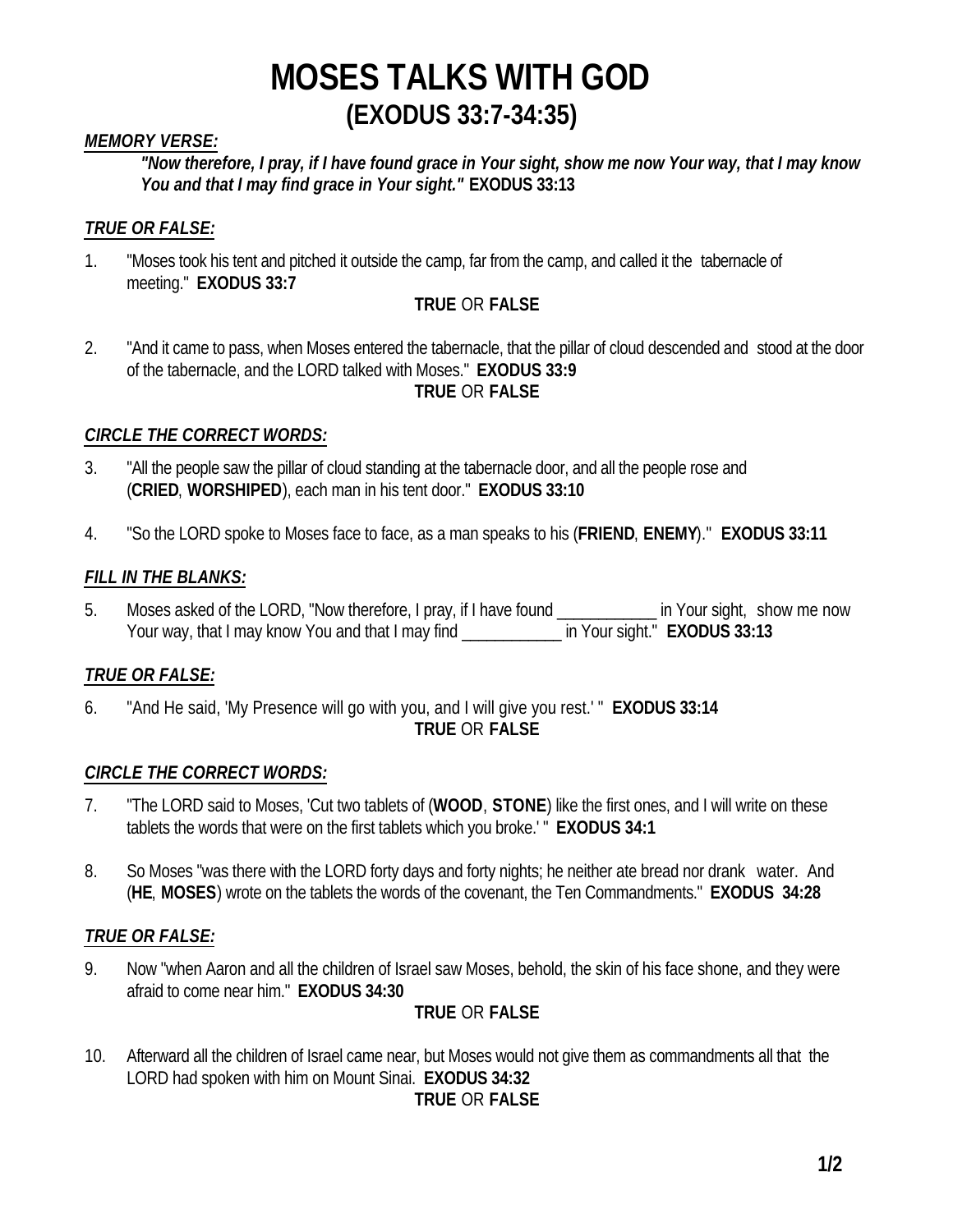## *MEMORY VERSE:*

*"Now therefore, I pray, if I have found grace in Your sight, show me now Your way, that I may know You and that I may find grace in Your sight."* **EXODUS 33:13**

## *TRUE OR FALSE:*

1. "Moses took his tent and pitched it outside the camp, far from the camp, and called it the tabernacle of meeting." **EXODUS 33:7**

## **TRUE** OR **FALSE**

2. "And it came to pass, when Moses entered the tabernacle, that the pillar of cloud descended and stood at the door of the tabernacle, and the LORD talked with Moses." **EXODUS 33:9 TRUE** OR **FALSE**

### *FILL IN THE BLANKS:*

- 3. "All the people saw the pillar of cloud standing at the tabernacle door, and all the people rose and \_\_\_\_\_\_\_\_\_\_\_\_\_\_\_, each man in his tent door." **EXODUS 33:10**
- 4. "So the LORD spoke to Moses face to face, as a man speaks to his \_\_\_\_\_\_\_\_\_\_\_\_\_." **EXODUS 33:11**
- 5. Moses asked of the LORD, "Now therefore, I pray, if I have found \_\_\_\_\_\_\_\_\_\_\_\_\_ in Your sight, show me now Your way, that I may know You and that I may find \_\_\_\_\_\_\_\_\_\_\_\_\_\_ in Your sight." **EXODUS 33:13**

### *TRUE OR FALSE:*

6. "And He said, 'My Presence will go with you, and I will give you rest.' " **EXODUS 33:14 TRUE** OR **FALSE**

### *FILL IN THE BLANK:*

7. "The LORD said to Moses, 'Cut two tablets of **The Container in the first ones**, and I will write on these tablets the words that were on the first tablets which you broke.' " **EXODUS 34:1**

### *CIRCLE THE CORRECT WORD:*

8. So Moses "was there with the LORD forty days and forty nights; he neither ate bread nor drank water. And (**HE**, **MOSES**) wrote on the tablets the words of the covenant, the Ten Commandments." **EXODUS 34:28**

### *FILL IN THE BLANK:*

9. Now "when Aaron and all the children of Israel saw Moses, behold, the skin of his face and they were afraid to come near him." **EXODUS 34:30**

## *TRUE OR FALSE:*

10. Afterward all the children of Israel came near, but Moses would not give them as commandments all that the LORD had spoken with him on Mount Sinai. **EXODUS 34:32 TRUE** OR **FALSE**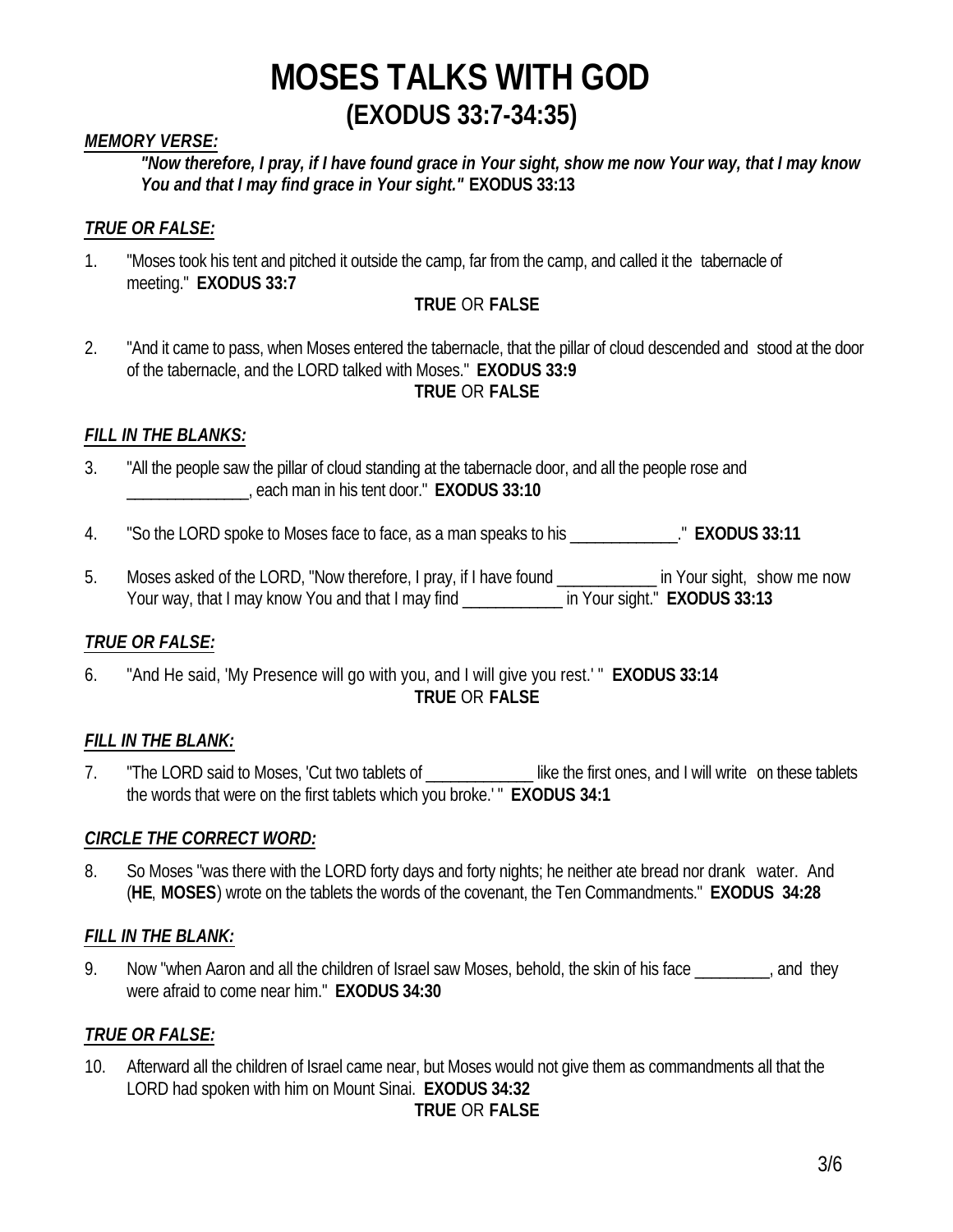

"And it came to pass, as Moses entered into the tabernacle, the cloudy pillar descended, and stood *at* the door of the tabernacle, and *the LORD* talked with Moses." **EXODUS 33:9**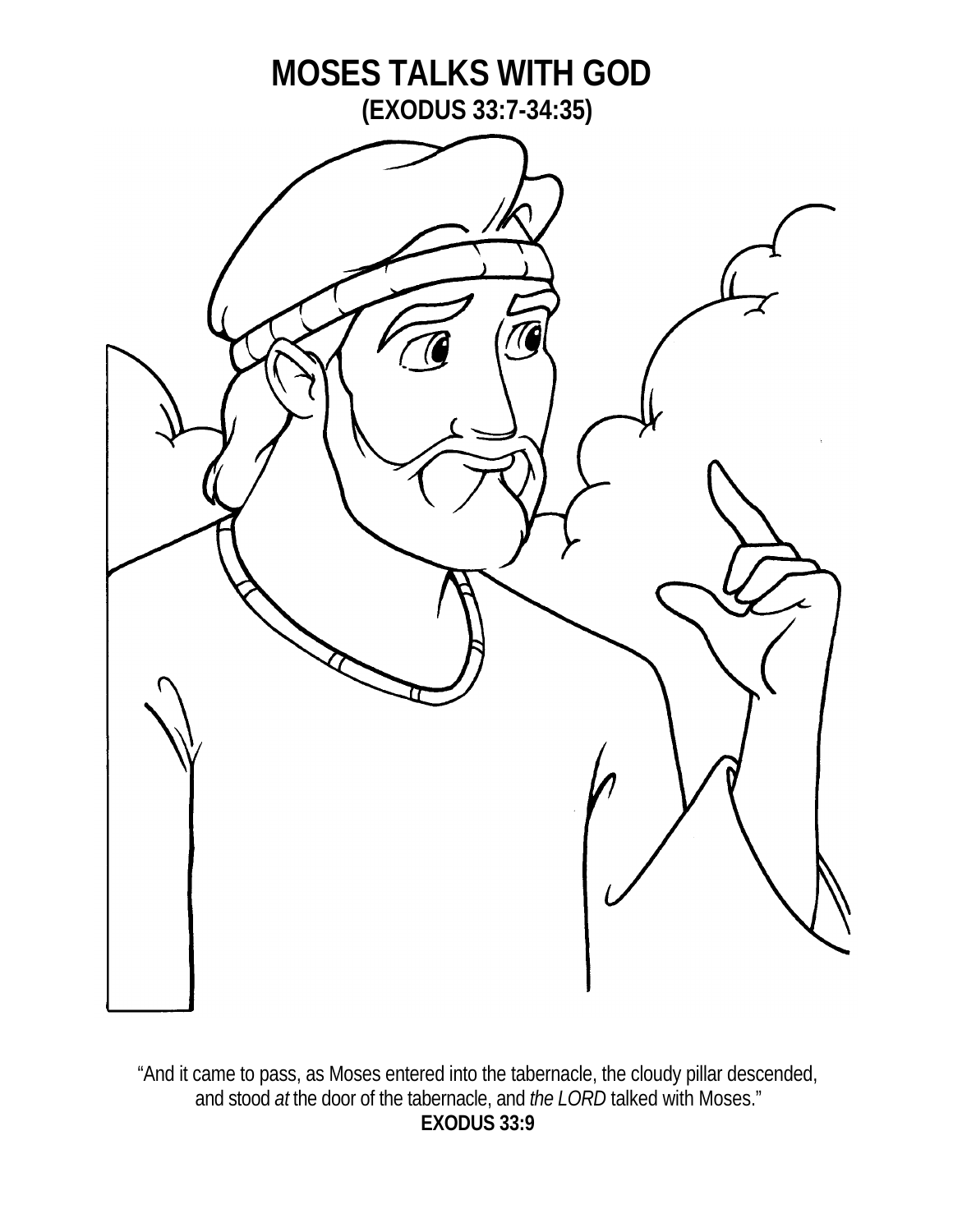|              |     |     |  | ECARGJSNQF          |  |  |
|--------------|-----|-----|--|---------------------|--|--|
|              |     |     |  | DIQRFZTRDA          |  |  |
|              |     |     |  | EDUOLCONJY          |  |  |
|              |     |     |  | P W J B J Z N P E Y |  |  |
|              |     |     |  | Z Z B K T K E I Q T |  |  |
|              | P I |     |  | H S R O W S R O     |  |  |
|              |     |     |  | CKBEECIEIF          |  |  |
|              |     |     |  | C E C A F T O S L V |  |  |
| $\mathbf{F}$ |     | R I |  | ENDTOSL             |  |  |
| $\bf{Q}$     |     |     |  | KTSERAMTS           |  |  |
|              |     |     |  |                     |  |  |

| CLOUD       | <b>GRACE</b> | <b>STONE</b>   |
|-------------|--------------|----------------|
| <b>FACE</b> | <b>MOSES</b> | <b>TFNT</b>    |
| FRIEND      | <b>REST</b>  | <b>WORSHIP</b> |

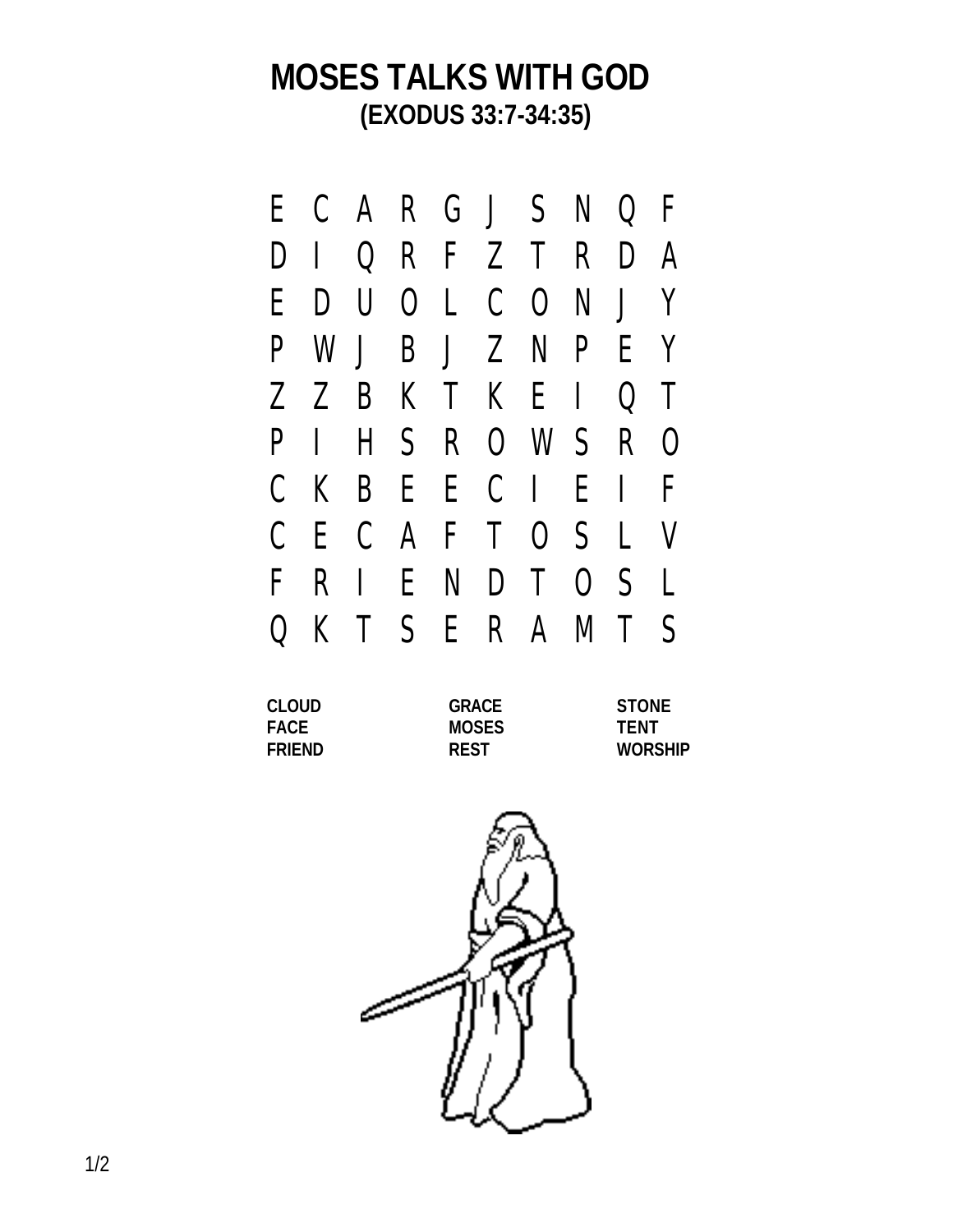B N G E A Q N Q O D X N P I G C L O S U Y B D L V J A X N Q N K Y A D C W I V X K K P V C I D I H T A B E R N A C L E S B K E D C C S E I C A B F G V H W R U E U O K N A O L T P L F A C E N O T S U J Y J S D O T M A U I Y C O W B R Z F A M F Q P Z L H P M A J H D J A G E O Y D G K S P Z O C S L A K Q S W F C M A X D O T P R C L O U D D N U W R U Z Q K D W V G M X O Z S U B F N D K T O H N M F T S E G O W M E T Z F S E M S S W Y N B L P Y B R H F S N Z T M Q I E T E M U E A T G B S A M O D N Q J T I R N K R D H O W M O L Q C M R K H T H E R F T A L T A B Q H K I Q E A O A A T P A O K S U L P H H S W L S J Z B U A T I L M R S F U A J V S V H Q W E H U U R Y L J E V L W D Y V R J T V Y M F T E R B I M N Y Y Q Y K G V X Y P J D V T N W B P G C K H N S P S N W O B T W I D Q P P S H V W X I M G

**CLOUD GRACE SHONE COMMANDMENTS MOSES STONE FACE PILLAR TABERNACLE FRIEND REST WORSHIPED**